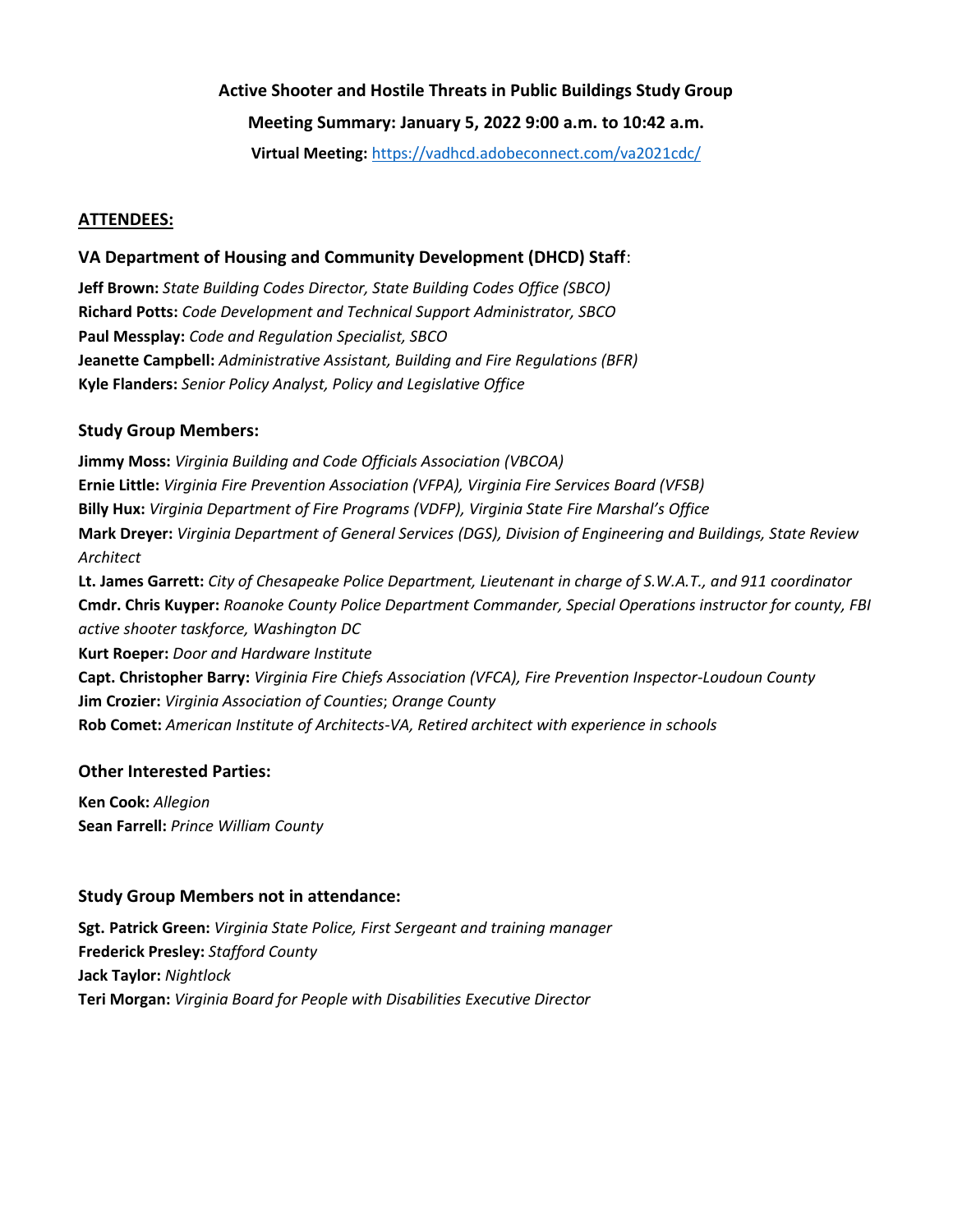#### **Welcome**

Jeff: Welcomed attendees and performed several mic checks to make sure people could be heard. He asked for individuals to stay muted unless they are speaking, and to introduce themselves when speaking. He let everyone know there would be 5 minute breaks each hour, and a one hour break for lunch. He also indicated that the meeting is open to everyone, but only study group members should join in the discussion. He gave Rob Comet the opportunity to introduce himself, as he missed the previous meeting. He introduced himself as a retired architect with experience in schools. He is representing the American Institute of Architects, Virginia.

#### **Discussion**

Jeff: The summary from this group's December 8<sup>th</sup> meeting contained an error on page 4. The 2018 change to the VCC Section 1010.1.9.8 said, "Delayed Egress: Exception to clarify that ESH shall be considered a delayed egress locking system." This should actually say, "Delayed Egress: Exception to clarify that ESH shall *not* be considered a delayed egress locking system." This will be corrected on the DHCD website and in the cdpVA link. The Last meeting was focused on background information. This discussion today will proceed with thoughts and comments based on previous experience, and ideas on how to move forward. He opened the floor for discussion.

#### **Study Group Members - Initial Thoughts**

Rob Comet: Started by asking if there were any other school representatives in the group. He is concerned that the problem may be made worse. In public school discussions in the past, there were concerns about sexual harassment in the classrooms, so windows were put in the classrooms. Then, there was concern about violence, and blinds were added to the windows. He thinks that in most cases, violence in public schools come from within the school, not from outside. Generally, schools are safer than other public spaces. He doesn't want to go too far with barricades by creating new scenarios such as violence within a locked space, fire, firebomb, etc.

Jeff: There are no other school representatives in this group. There were school representatives in the past discussion, but now we're looking at all public buildings.

Chris Kuyper: agrees with Rob. If there's an active shooter in a room with a barricade on the interior door, it will be hard for the police to enter. For that type of circumstance, he agrees with Rob that he doesn't want to make a worse situation. He wants to encourage public buildings to have locks on individual doors, so people can barricade themselves, but still make it accessible for law enforcement personnel to enter the room.

Ernie Little: also shared the concerns about room access. He doesn't think there's a need to fortify a classroom so that people cannot get in or out without the removal of a device. Also, the police would have a problem accessing the shooter and EMS would have trouble accessing patients. Classrooms are different than other public buildings. He provided an example in which each suite in in a building can lock down with a magnetic lock device that can be activated remotely, so that people have to identify themselves coming in. This is more of a training or policy issue than a hardware issue or building code issue. While locking people out is good, there's no need to lock people in a room until a device is removed. He thinks we there are other ways to handle a situation without needing a building code amendment at this time.

Mark Dreyer: He is a DGS architect whose group was involved with initial set of meetings, and they were not in favor of anything being incorporated in the building code, and they still feel that way. NFPA has responded to the dangers of devices in building codes. Everyone should look at that document. Devices in public buildings is even more hazardous than in public schools. Public schools have hierarchy of principal, teachers, etc. to run facilities in a regimented way. Public buildings are not necessarily set up that way. He's leery of applying anything to public buildings.

Billy Hux: from the State Fire Marshal's Office also agrees. Research over several years shows him that an active shooter hasn't gotten past any locked door. We can do our part to make things safer, but let's not compound an issue to fix another one.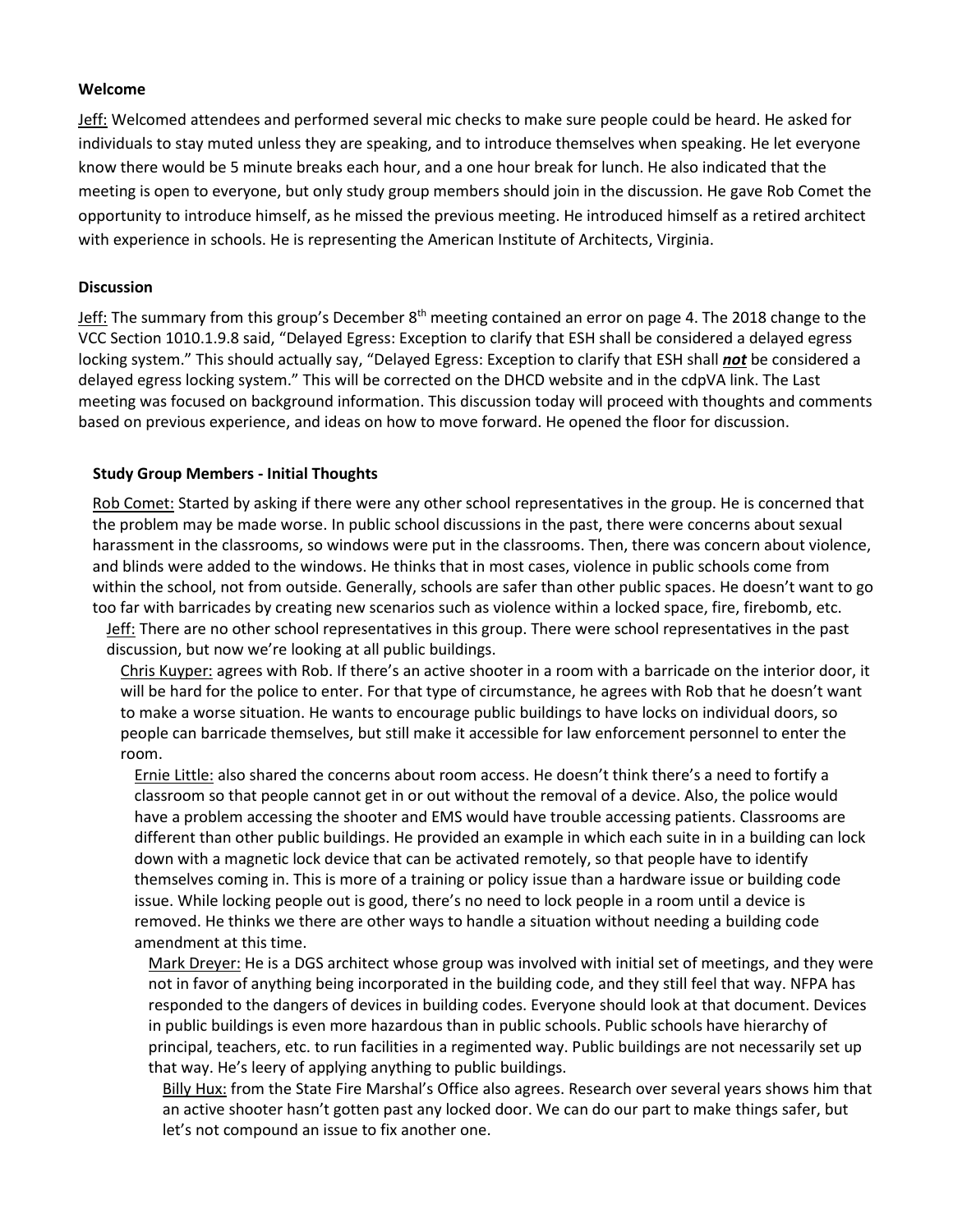Jeff: Jim Crozier is having mic problems and may not be able to participate.

Jeff: Gave a recap of the last meeting. New legislation that initiated this study group gave the directive to develop code change proposals to have additional barricade or safety devices to prohibit active shooters. Some may not be in support of any kind of barricade, but in order to comply with directive, some kind of proposal needs to go forth for consideration. Anything that goes to the Board for consideration will address the concerns raised. Last cycle, during the school barricades discussions, many were opposed to barricades as unnecessary or unsafe, so for each concern identified (training concerns, improper use, accessibility, maintenance, etc.) the group added something in the proposal to address those concerns. At the end of this process, there will be not just a proposal, but also a report to layout all discussion points, other documents submitted and meeting summaries. There will not be a study group recommendation for approval or disapproval; the study group will gather facts and address concerns. Data and other information submitted to DHCD by study group members and reviewed by the group will be included with the report. The goal is to clarify and simplify the information submitted to the Board, so we should avoid providing duplicated information. Ernie has already submitted some documents that will be discussed today.

Mark: Although DGS didn't support barricades in public schools, there was merit in items added to the code that made it safer than it was (when jurisdictions could put things in as they saw fit). The overarching guidance was good.

Jeff: Summarized some of the changes to the 2018 codes to address previously raised concerns. Existing provisions for schools were discussed at great length last time. Rather than reinventing the wheel, the group should build off of the existing code language. For example, there was a concern about consultation with all stakeholders (fire and law officials), so language was added to ensure consultation with law enforcement and fire prior to approving barricades in schools and notify them once installed. There were no minimum requirements in the codes prior to the 2018 editions, so devices for some schools were being approved through the building code modification process. In the last cycle, minimum requirements went into the code, providing some consistency throughout the state, whenever the devices are being considered. The 2018 code changes outlined 7 minimum requirements for devices:

- 1. Able to open from the outside
- 2. Can't violate listing on fire door or any other hardware.
- 3. For door operation to egress, there can be one additional movement.
- 4. Can't be used on other doors (permanently installed component).
- 5. Can only be one type in the building.
- 6. Requires training for employees and be included in the lockdown plan

7. Must be properly maintained (can be revoked if not used properly, according to the approval) There were also some other exceptions and details in the building code to correlate with the allowance of devices:

- Can require key or special knowledge to egress
- Can require tight grasping or pinching
- Can be lower than 34"
- Locks & Latches: ESH Added to List (Restraint/Detention)
	- Signage Required (Authorized Personnel Only)
- Unlatching can require 2 operations (vs 1)
- Accessibility exception (only when deployed during hostile event or drill)

Even if a device is approved and installed, it is only allowed to be used during an active shooter event or during drills or training. Otherwise, only regular hardware is in place. Changes that were made in the SFPC:

- **Lockdown plan contents**
- **ESH training records available**
- Only authorized use (training, drill, or event)
- ESH Signage "Authorized Personnel Only"
- Maintenance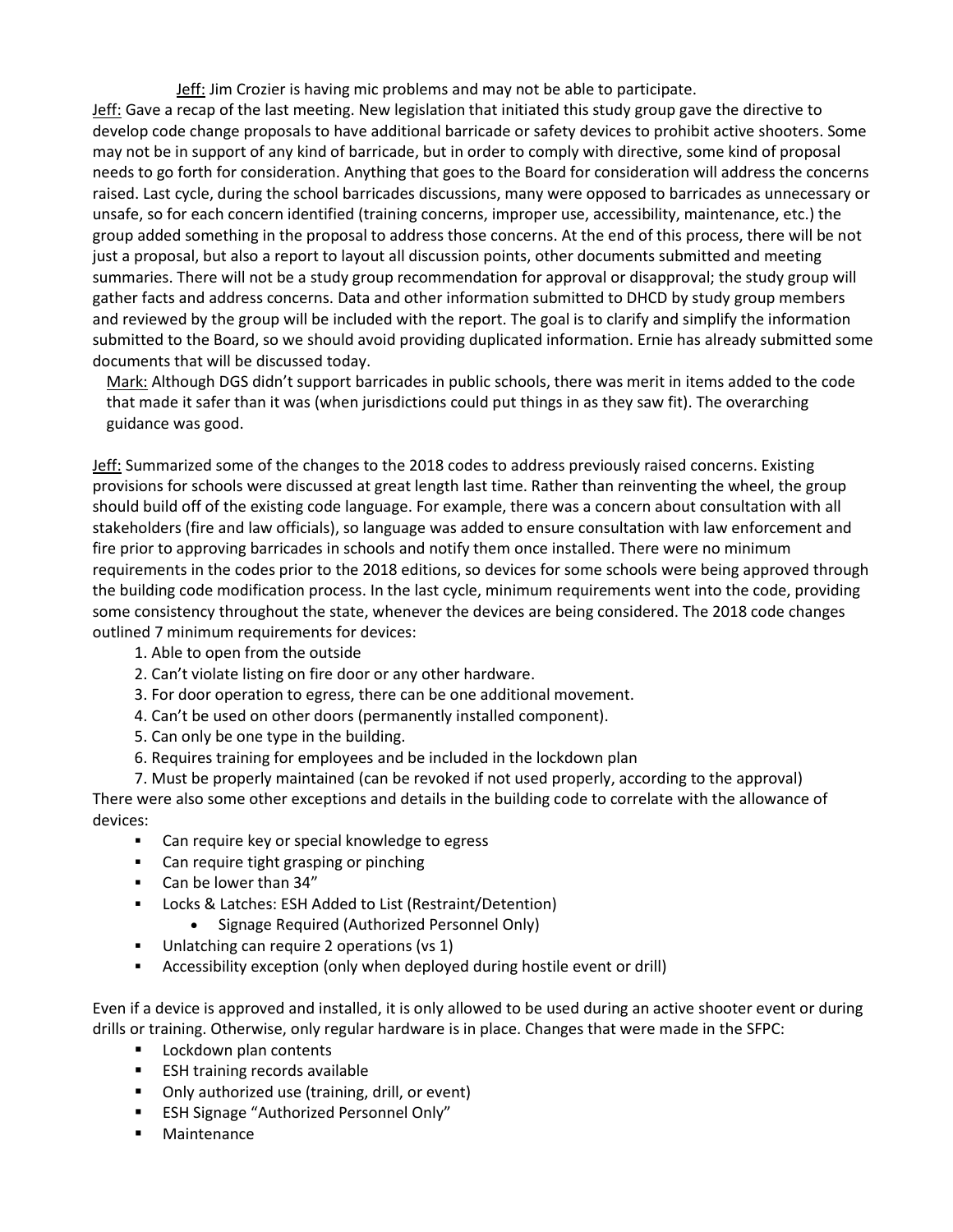Between now and the next meeting, DHCD will put together a draft proposal to see what it would look like to take the 2018 changes and modify them to include "public buildings". It could go into code as a separate section or be incorporated in the existing school provisions. That would be a good starting point for our next meeting and further discussions.

#### **SB333/HB670**

Jeff: DHCD was directed to convene the study group to develop proposals to address active shooter and hostile threats in public buildings. A couple of key items included in the legislation:

1 Public buildings

2 Other devices and measures

3. Ensure compliance with the Americans with Disabilities Act (ADA)

Last meeting, this group discussed the idea that 'public building' would be governmental (not all buildings open to public anywhere).

Rob: Once a 'public building' provision is approved, the public in general should have the same rights and opportunities.

Jeff: Please clarify.

Rob: If there's a deemed need for the government to have a barrier device to protect employees, why would corporations not have the same privilege? What is special about a public servant that is different from a corporate servant? While a school is a different environment, a public building is so general. What's the difference between a government office building and a corporate office building?

Jeff: doesn't disagree, but he thinks the intent of the legislation was government buildings. It came from government and was meant to address government. If a proposal goes in for a public government building, there can always be someone who says why not other buildings? Anyone can submit a proposal. So, even if this group addresses government public buildings, someone could submit an alternative proposal for all types of buildings. The summary from this group could address what was directed – a proposal for government buildings, and someone else might also submit another proposal through cdpVA, addressing all buildings open to the public.

Mark: He works in the public sector, and is not if favor of barricades. He thinks this is an incremental approach, adding public buildings to schools, then it may 'bleed' out into all buildings. He does agree with Jeff that the intent is to cover governmental buildings this cycle. He also agrees with Rob that there's no difference between someone working in a governmental or corporate office building.

Chris Barry: He researched online for what is defined as a public building. Sometimes it is considered a government-owned building for public assembly, but that is not always true. He found 7 sites that all define it differently. There needs to be a straight forward definition

Jim Garrett: Put a definition in the chat box from existing Virginia code for 'public building'

*§ 2.2-1159. Facilities for persons with physical disabilities in certain buildings; definitions; construction standards; waiver; temporary buildings. A. For the purposes of this section and § 2.2-1160: "Building" means any building or*  facility, used by the public, which is constructed in whole or in part or altered by the use of state, county or municipal *funds, or the funds of any political subdivision of this Commonwealth. "Building" shall not include public school buildings and facilities, which shall be governed by standards established by the Board of Education pursuant to § 22.1-138.*

Jeff: He agrees that there are different definitions and doesn't think the group will get any additional clarification. However, he is pretty confident that the intent is for governmental (municipal) buildings. He asked everyone to look at what Jim put in the chat box, and he put another possible definition in the chat box:

*Possible Definition: "Public Building" - a structure or building that is owned, leased, or otherwise occupied by a municipality or the state and used for any municipal or public purposes by the municipality or the state.*

Mark: The first definition is based on funding source. In the second definition, the building could have been purchased by a governmental body, so even though it wasn't originally publicly funded, it could become a public building by a later purchase.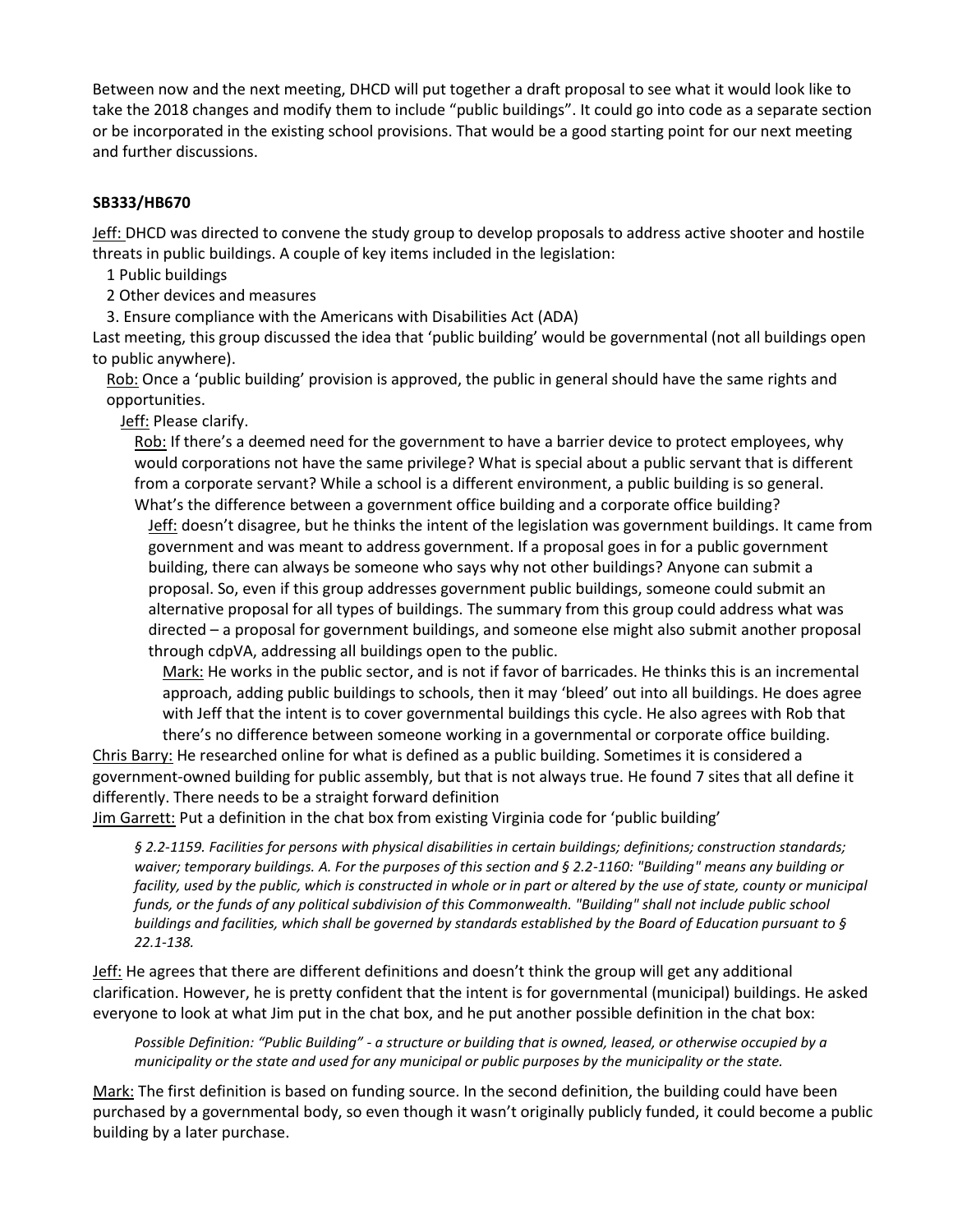Jeff: Asked everyone to keep thinking about a public building definition and submit any thoughts. They should keep in mind that they don't want to leave any loopholes.

Mark: He thinks it is important for the discussion to reiterate that this proposal would be something that would allow owners to install barricades, but it would not mandate that they be installed anywhere. Jeff: Good point. It's similar to schools, where it doesn't mean that every school has to have barricades. If this is directed to public buildings, it would only lay out minimum requirements for approval and installation, if someone desires to install them. They would still have to first apply for a permit to install, the local building official would be required to consult with fire and law enforcement, and then all minimum requirements would be required to be met, etc.

# {7 minute break: 9:58am - 10:05am}

Jeff: Chris Kuyper put another possible definition in the chat box. The group should continue to consider these definitions and circle back to this discussion later. They do need to pick a direction. He still believes that the proposal should only address municipal/government buildings, but he does want everyone to voice their opinion.

*I like this definition of a public building from DOE: According to 10 CFR 420.2 [Title 10 – Energy; Chapter II -- Department of Energy; the term public building means "any building which is open to the public during normal business hours, including: (1) Any building which provides facilities or shelter for public assembly, or which is used for educational office or institutional purposes; (2) Any inn, hotel, motel, sports arena, supermarket, transportation terminal, retail store, restaurant, or other commercial establishment which provides services or retail merchandise; (3) Any general office space and any portion of an industrial facility used primarily as office space; (4) Any building owned by a State or political subdivision thereof, including libraries, museums, schools, hospitals, auditoriums, sport arenas, and university buildings; and (5) Any public or private non-profit school or hospital.10:05 AM*

Jeff: Read off what the bill asked for regarding ingress and egress prevention. The main thing that is seen for preventing ingress and egress is what are typically called barricade devices. They looked at various devices last time, and Jeff also just performed a search looking for new types of devices or technology that might comply with some of the 7 minimum requirements in current code (permanently installed component, releasable from the exterior, only one additional motion to remove, etc.), but did not see anything new since last cycle. If anybody is familiar with other types of devices, please send to DHCD.

Jeff: The language of the bill says that proposals should be developed while maintaining compliance with the ADA. The ADA is a federal law from the DOJ and DOT (standards are available for free online). The ADA requirements aren't code or construction provisions, but it is a law that owners and regulators have to comply with. It is important to understand that the individuals that will be enforcing the building and fire codes are not authorized to interpret or enforce ADA law. He pulled an excerpt from the legislation and put it in the chat box:

*DOJ's and DOT's ADA Standards are not a building code, nor are they enforced like one. They constitute design and construction requirements issued under a civil rights law. The ADA's mandates, including the accessibility standards, are enforced through investigations of complaints filed with federal agencies, or through litigation brought by private individuals or the federal government. There is no plan review or permitting process under the ADA. Nor are building departments required or authorized by the ADA to enforce the ADA Standards (some building departments even include a disclaimer on their plan checks indicating that ADA compliance is not part of their approval process). Entities covered by the law ultimately are responsible for ensuring compliance with the ADA Standards in new construction and alterations.*

Jeff: The building code is the minimum, but a building owner is also responsible for complying with ADA. In recognition of this last cycle, language was put in to address compliance with ADA. The same existing language can be utilized to address ADA concerns with this new proposal:

*The (owner) "should consult with their legal counsel regarding provisions of the Americans with Disabilities Act of 1990…and any other applicable requirements.*

Chris K: The best way to bar someone from a room is a lock on a door. A government building owner would identify a good lock down location(s) in their space. No active shooter has penetrated a locked room in his